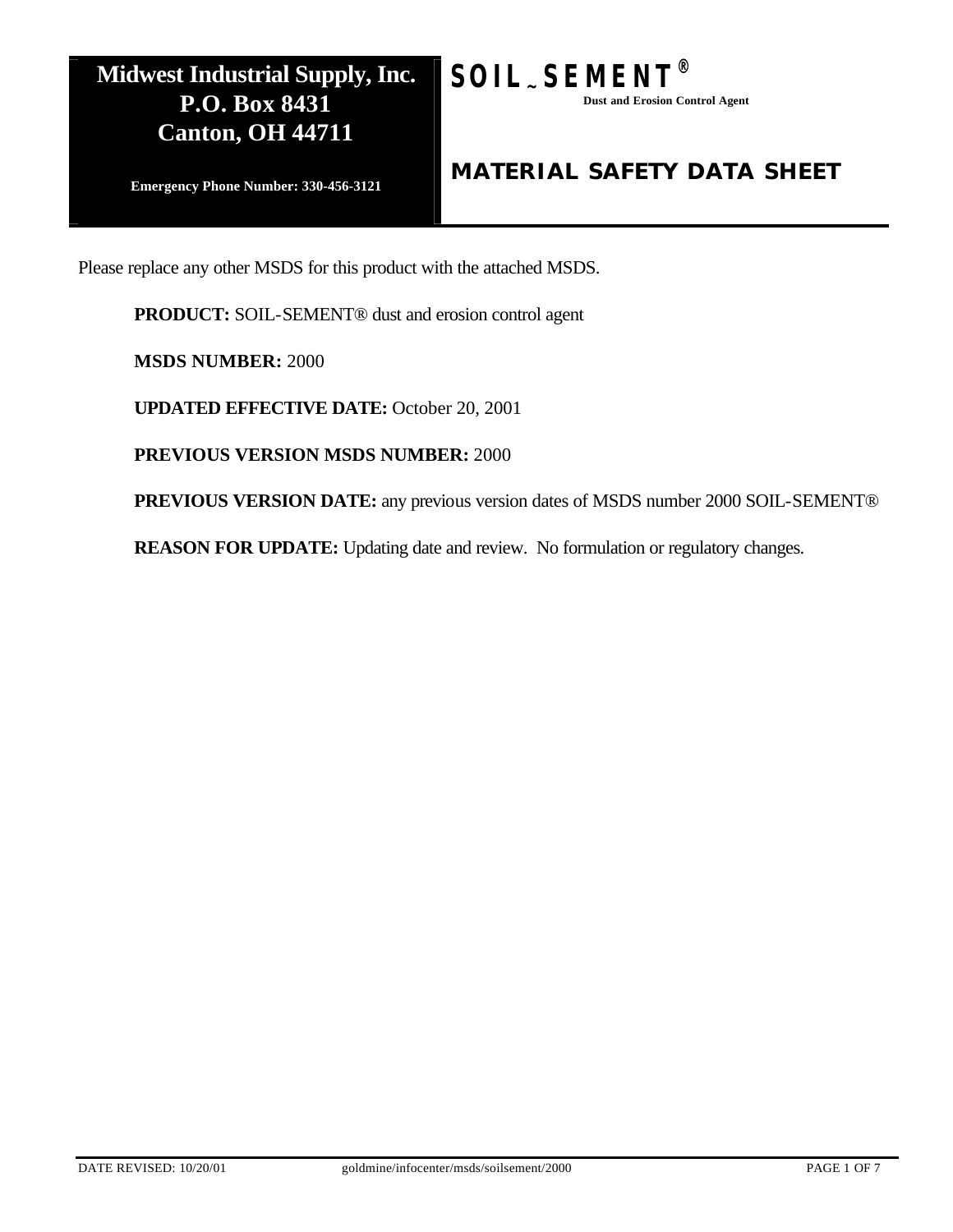# **SOIL~SEMENT®**

 **Dust and Erosion Control Agent**

**Emergency Phone Number: 330-456-3121**

### *MATERIAL SAFETY DATA SHEET*

### **SECTION I -- IDENTIFICATION OF SUBSTANCE/PREPARATION AND COMPANY/UNDERTAKING**

| <b>TRADE NAME:</b>           | <b>SOIL-SEMENT®</b>                            |
|------------------------------|------------------------------------------------|
| <b>CHEMICAL NAME:</b>        | POLYMER EMULSION                               |
| <b>SYNONYMS:</b>             | <b>DUST RETARDANT</b>                          |
| <b>CHEMICAL FAMILY:</b>      | N/A                                            |
| <b>MOLECULAR WEIGHT:</b> N/A |                                                |
| <b>FORMULA:</b>              | AQUEOUS ACRYLIC VINYL ACETATE POLYMER EMULSION |
| <b>CAS REGISTRY NO.:</b>     | PRODUCT A BLEND - NO NUMBER ASSIGNED           |
|                              |                                                |

### **SECTION II -- COMPOSITION/INFORMATION ON INGREDIENTS**

| <b>NAME</b><br>Acrylic & Vinyl | CAS REG NO.   | WT. $\%$  |
|--------------------------------|---------------|-----------|
| <b>Acetate Polymer</b>         | Non-hazardous | $5 - 50$  |
| Water                          | 7732-18-5     | $95 - 50$ |

### **SECTION III -- HAZARDS IDENTIFICATION**

Acrylic & Polyvinyl Acetate Polymer Non-hazardous

Water Non-hazardous

### **SECTION IV -- FIRST AID MEASURES**

| <b>EYES:</b>       | Flush eyes with flowing water at least 15 minutes, get medical attention. |
|--------------------|---------------------------------------------------------------------------|
| <b>INHALATION:</b> | Move subject to fresh air.                                                |
| <b>SKIN:</b>       | Flush with large amount of water or wash with soap and water.             |
| <b>INGESTION:</b>  | Give water to drink. Call a physician.                                    |
|                    | NEVER GIVE FLUIDS OR INDUCE VOMITING.                                     |

### **IF PATIENT IS UNCONSCIOUS OR HAVING CONVULSIONS**.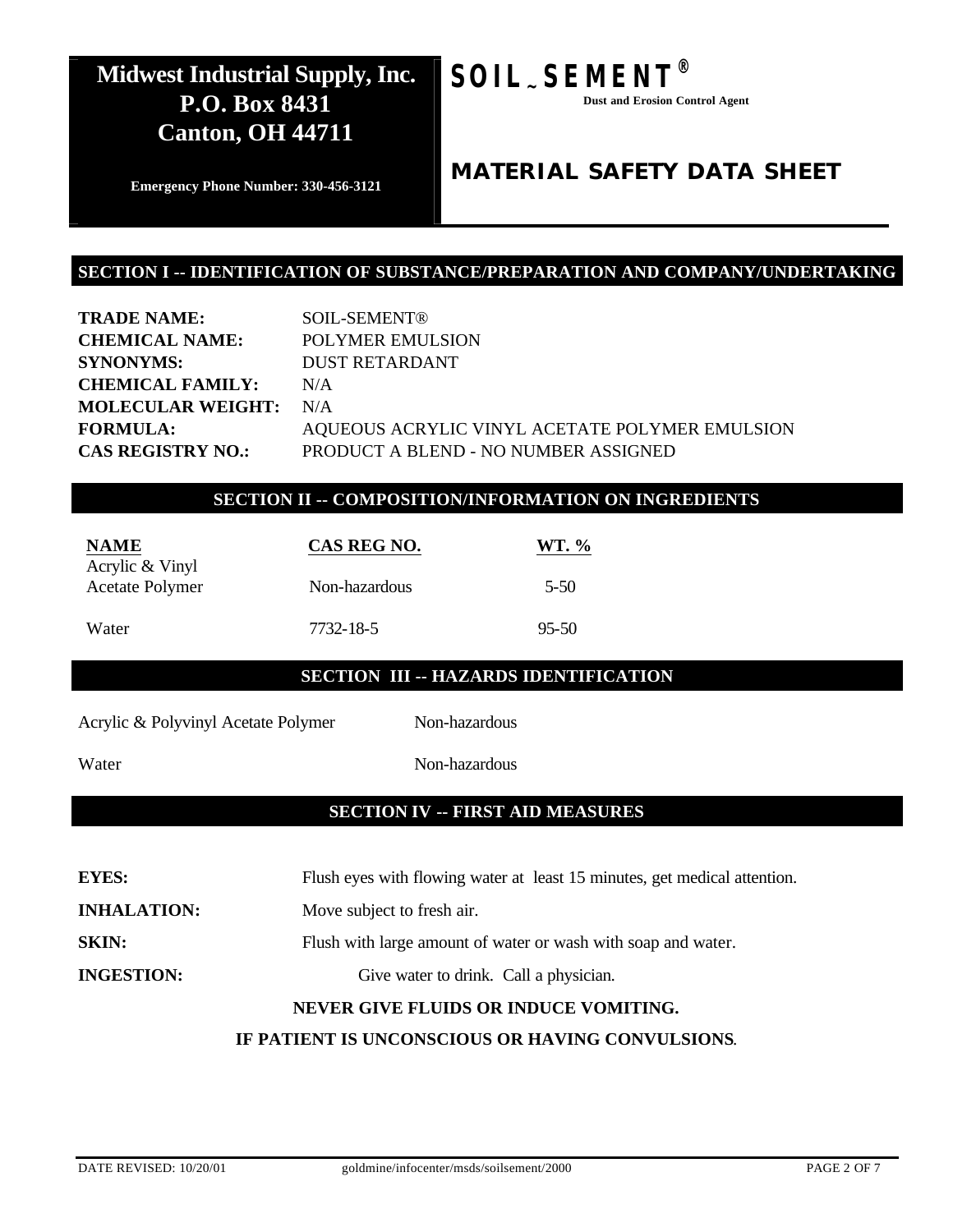

 **Dust and Erosion Control Agent**

**Emergency Phone Number: 330-456-3121**

### *MATERIAL SAFETY DATA SHEET*

### **SECTION V -- FIRE FIGHTING MEASURES**

**FLASH POINT (TEST METHOD):** Non-Combustible **AUTOIGNITION TEMPERATURE:** N/A **EXTINGUISHING MEDIUM:** N/A **SPECIAL FIREFIGHTING PROCEDURES:** N/A **UNUSUAL FIRE AND EXPLOSION HAZARDS:** Material can splatter above 2l2°F. Dried polymer film can

burn but will not support combustion.

### **SECTION VI - ACCIDENTAL RELEASE MEASURES**

#### **SPILL AND LEAK PROCEDURES:**

Dike and control spill. Transfer liquid to containers for recovery or disposal. Keep spills out of sewers and open bodies of water.

#### **SECTION VII -- HANDLING AND STORAGE**

**STORAGE:** Keep in a cool, dry, ventilated storage area and in closed containers. Avoid freezing temperatures. Minimize contact with the air to prevent microorganism contamination and reduce the formation of skins on the surface.

**HANDLING:** Handle in a well-ventilated workspace.

### **SECTION VIII -- EXPOSURE CONTROL/PERSONAL PROTECTION**

| <b>RESPIRATORY PROTECTION:</b> | None required if good ventilation is maintained.                                             |
|--------------------------------|----------------------------------------------------------------------------------------------|
| <b>VENTILATION:</b>            | Mechanical exhaust at point of contaminant.                                                  |
| <b>EYE PROTECTION:</b>         | Chemical splash goggles recommended.                                                         |
| PROTECTIVE CLOTHING:           | Impervious gloves recommended.                                                               |
| <b>OTHER:</b>                  | Under normal handling conditions, the risk of exposure to residual monomer<br>is negligible. |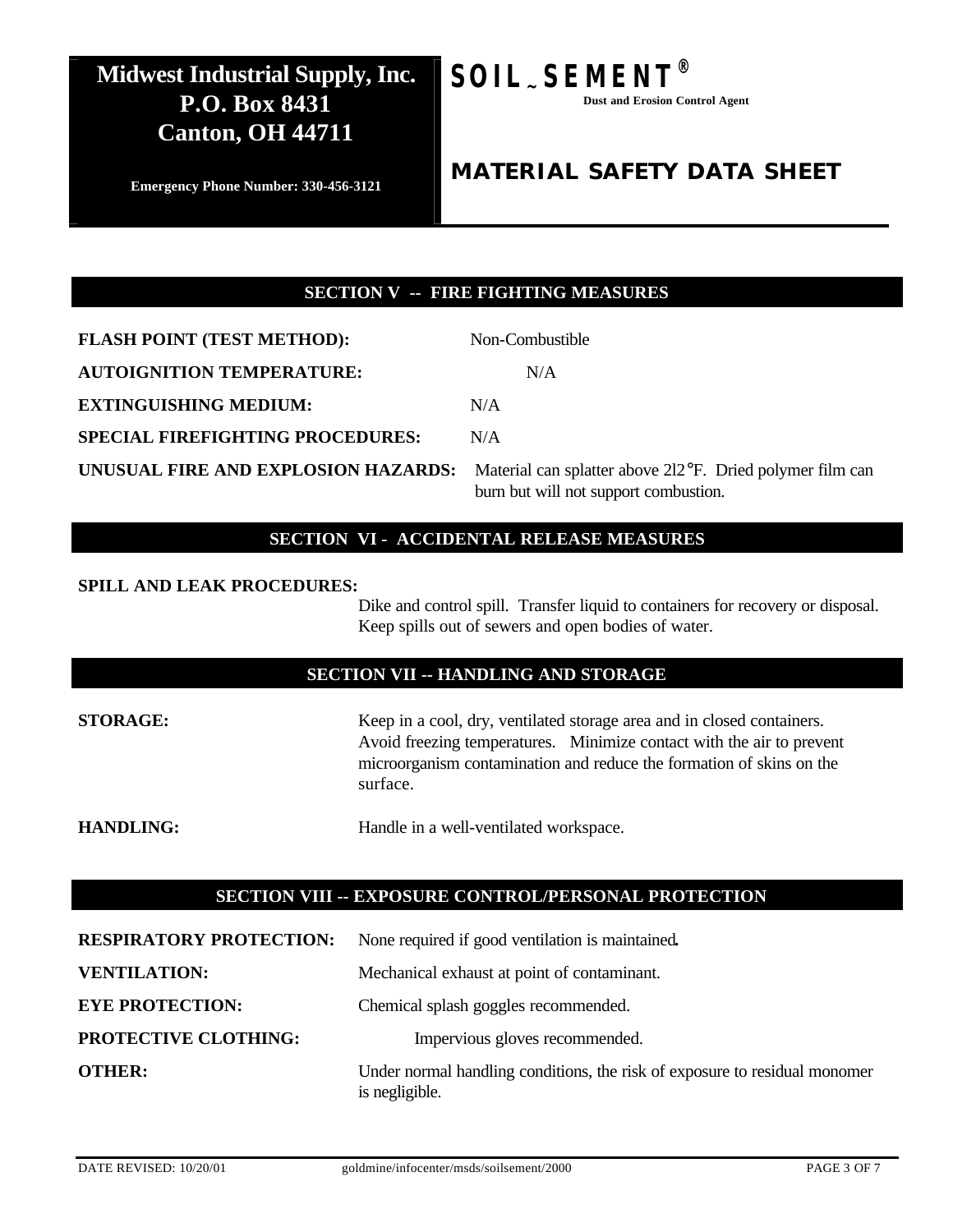# **SOIL~SEMENT®**

 **Dust and Erosion Control Agent**

#### **Emergency Phone Number: 330-456-3121**

### *MATERIAL SAFETY DATA SHEET*

### **SECTION IX -- PHYSICAL AND CHEMICAL PROPERTIES**

| <b>BOILING/MELTING POINT @ 760 mm Hg:</b> | $212$ °F                    |
|-------------------------------------------|-----------------------------|
| VAPOR PRESSURE mm Hg @ 20°C:              | 17                          |
| <b>SPECIFIC GRAVITY OR BULK DENSITY:</b>  | 1.01 to 1.15                |
| <b>SOLUBILITY IN WATER:</b>               | <b>Dilutable</b>            |
| <b>APPEARANCE:</b>                        | Milky White Liquid          |
| <b>ODOR:</b>                              | Characteristic Acrylic odor |
| pH:                                       | $4.0 \text{ to } 9.5$       |

### **SECTION X -- STABILITY AND REACTIVITY**

| <b>STABILITY:</b>                                                                        | <b>Stable</b>                                      |
|------------------------------------------------------------------------------------------|----------------------------------------------------|
| <b>CHEMICAL INCOMPATIBILITY:</b>                                                         | No hazardous reactions are expected to occur under |
| normal                                                                                   | industrial conditions.                             |
| HAZARDOUS DECOMPOSITION PRODUCTS: Thermal decomposition in the presence of air may yield | carbon monoxide and/or carbon dioxide and water.   |
| <b>HAZARDOUS POLYMERIZATION:</b>                                                         | Does not occur                                     |
|                                                                                          |                                                    |
| <b>CONDITIONS TO AVOID:</b>                                                              | N/A                                                |
| <b>CORROSIVE TO METAL:</b>                                                               | N <sub>0</sub>                                     |
| <b>OXIDIZER:</b>                                                                         | N <sub>0</sub>                                     |

### **SECTION XI -- TOX ICOLOGICAL INFORMATION**

#### **EFFECTS OF OVEREXPOSURE**

| <b>NAME</b>        | <b>OSHA</b><br><b>STEL</b><br>TWA                                   | <b>ACGIH</b><br>STEL<br>TWA |  |
|--------------------|---------------------------------------------------------------------|-----------------------------|--|
| <b>INGESTION:</b>  | May be irritating to digestive tract.                               |                             |  |
| <b>EYES:</b>       | Slightly irritating to eyes.                                        |                             |  |
| <b>SKIN:</b>       | Stored, undiluted product is slightly irritating to skin.           |                             |  |
| <b>INHALATION:</b> | Vapor from stored, undiluted product can cause headache and nausea. |                             |  |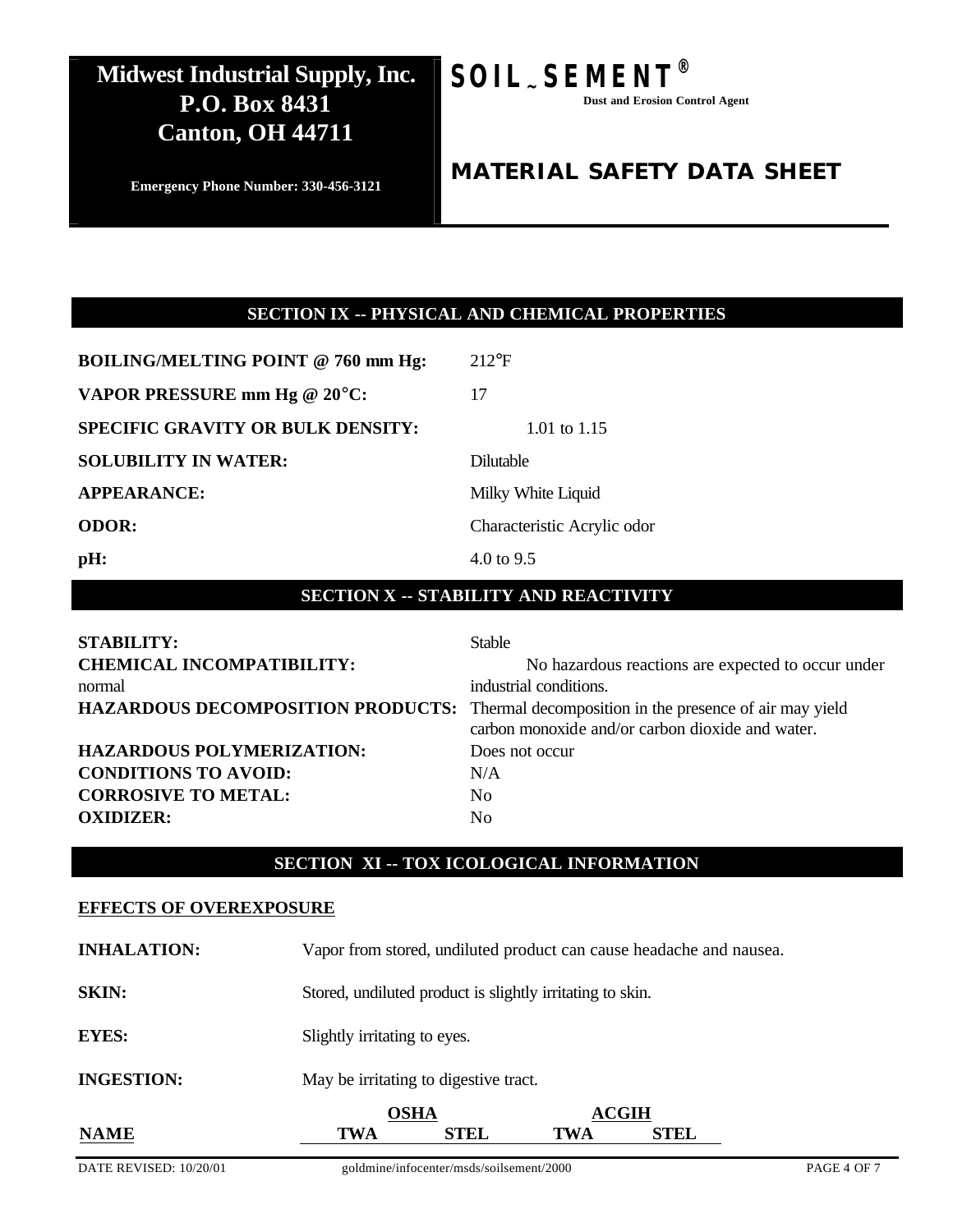# **Midwest Industrial Supply, Inc. P.O. Box 8431 Canton, OH 44711 Emergency Phone Number: 330-456-3121**  $SOL$ *\_SEME*  **Dust and Erosion Control Agent** *MATERIAL SAFETY DATA SHEET*  Acrylic & polyvinyl Acetate Polymer None None None None None Water None None None None **SECTION XII -- ECOLOGICAL INFORMATION**

Animal toxicity studies on blended SOIL-SEMENT® have not been carried out because we believe the fish toxicity studies done on the blend demonstrate it is as non-toxic as the individual emulsions which go into the blend. TABLE #1 gives the results of our fish toxicity tests.

In summary, these data show that the  $LC_{50}$  of SOIL-SEMENT® on goldfish is somewhere above 12,500 ppm. This is extremely low toxicity, especially in view of the legal requirement that chemicals must be labeled "toxic to fish" only if their  $LC_{50}$  is less than 1.0 ppm.

| <b>TABLE I</b>               |                         |              |                   |
|------------------------------|-------------------------|--------------|-------------------|
| <b>FISH TOXICITY STUDIES</b> |                         |              |                   |
| <b>EMULSION</b>              | <b>TYPE OF FISH</b>     | <b>HOURS</b> | $LC_{50}$ PPM     |
| <b>NUMBER</b>                |                         |              |                   |
| $\mathsf{C}$                 | <b>Rainbow Trout</b>    | 24           | 10,000            |
| $\mathcal{C}$                | <b>Rainbow Trout</b>    | 96           | 8,950             |
| $\mathcal{C}$                | <b>Bluegill Sunfish</b> | 24           | 10,000            |
| $\mathcal{C}$                | <b>Bluegill Sunfish</b> | 96           | 5,640             |
| $\mathcal{C}$                | Goldfish                | 24           | 4,200             |
| H                            | Goldfish                | 24           | 7,500             |
| G                            | Goldfish                | 24           | 10,000            |
| D                            | Goldfish                | 24           | 13,400            |
| $\mathbf F$                  | Goldfish                | 24           | 13,400            |
| <b>SOIL-SEMENT®</b>          | Goldfish                | 24           | $12.500 - 25,000$ |
| <b>SOIL-SEMENT®</b>          | Goldfish                | 48           | $12,500 - 25,000$ |
| <b>SOIL-SEMENT®</b>          | Goldfish                | 72           | $12,500 - 20,000$ |
| B                            | Goldfish                | 24           | 24,000            |
| E                            | Goldfish                | 24           | 24,000            |

The 48 hour LC<sub>50</sub> for Daphnia Magna based on nominal test concentrations and mortality at the end of testing was calculated to be 3,482.8 parts per million (ppm).

### **SECTION XIII -- DISPOSAL CONSIDERATIONS**

### **WASTE DISPOSAL METHOD:**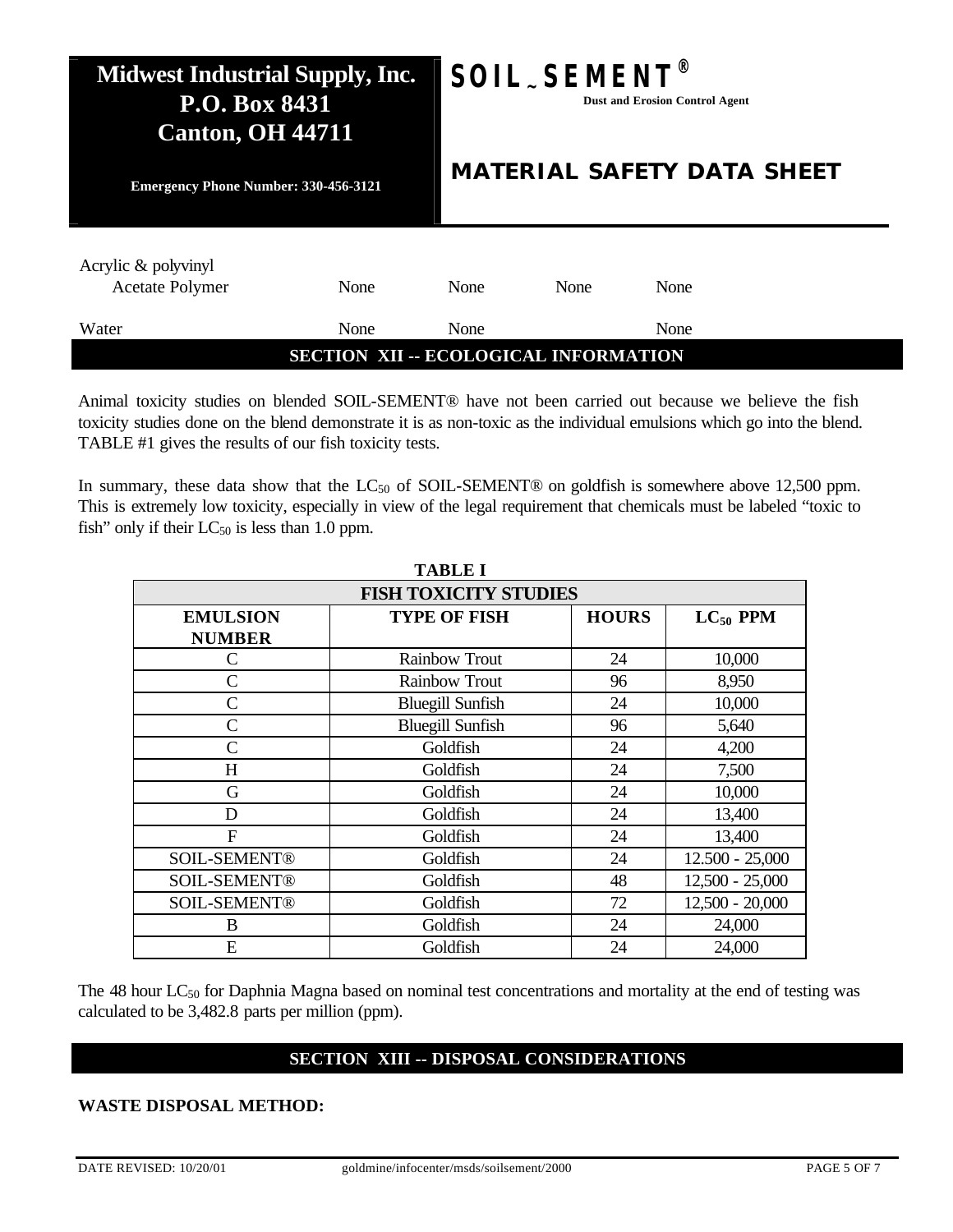

*MATERIAL SAFETY DATA SHEET* 

**Emergency Phone Number: 330-456-3121**

Coagulate the emulsion by the stepwise addition of ferric chloride and lime or the addition of sand or other absorbent material. Remove the clear supernatant liquid and flush to a chemical sewer or landfill. Incinerate solids and the contaminated diking material according to local, state and federal regulations.

### **CONTAINER DISPOSAL:**

Do not re-use containers. Do not weld on metal containers.

### **SECTION XIV -- TRANSPORTATION INFORMATION**

| D.O.T. PROPER SHIPPING NAME (49CFR172.101):  | None |                     |
|----------------------------------------------|------|---------------------|
| <b>HAZARDOUS SUBSTANCE (40CFR116):</b>       | N/A  |                     |
| <b>REPORTABLE QUANTITY (RQ):</b>             | N/A  |                     |
| D.O.T. HAZARD CLASSIFICATION (49CFR172.101): |      | Non-regulated       |
| <b>D.O.T. PLACARDS REQUIRED:</b>             | None |                     |
| POISON CONSTITUENT (49CFR173.343):           |      | N/A                 |
| <b>BILL OF LADING DESCRIPTION:</b>           |      | Liquid plastic, NOS |
| C <sub>NO.</sub>                             |      | N/A                 |
| UN/NA CODE:                                  | N/A  |                     |

### **SECTION XV-- REGULATORY INFORMATION**

**SOIL-SEMENT® is not a restricted article according to the Department of Transportation and International Air Transport Association regulations.**

**EPA SARA Title III hazard class:** None **OSHA HCS hazard class:** Non-OSHA hazardous (29CFR1910.1200) **EPA SARA Title III Section 313 (40CFR372)** 

**Toxic Chemicals present in quantities greater than the "de minimus" level are:** None

This product is not a "controlled product" under the Canadian Workplace Hazardous Material Information System (WHMIS)